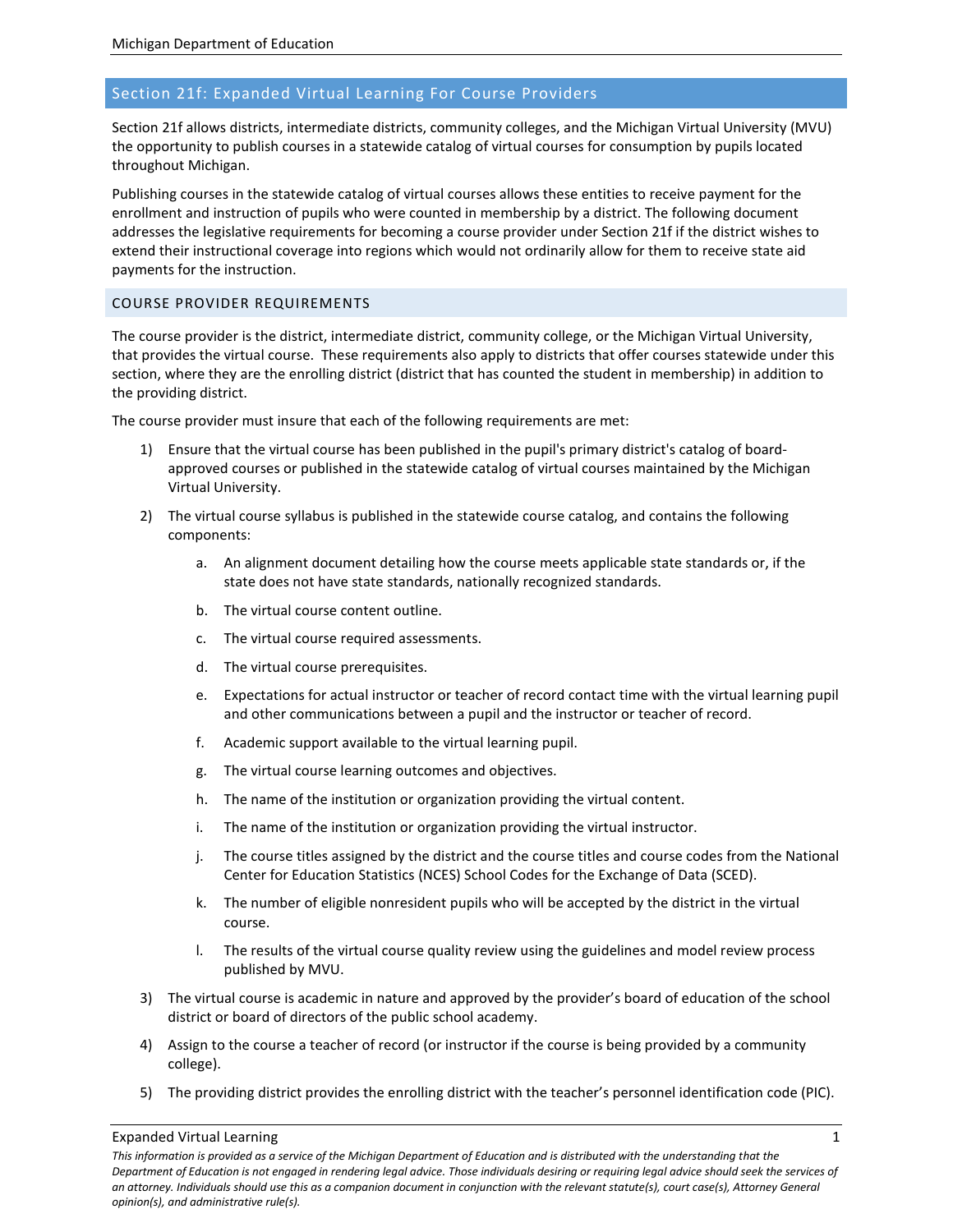- 6) The course must offer an open entry and exit method, or align to a semester, trimester, or accelerated term format.
- 7) Not later than October 1 of the current school year, provide the Michigan Virtual University with the number of enrollments in each virtual course offered to pupils pursuant to this section in the immediately preceding school year, and the number of enrollments in which the pupil earned 60% or more of the total course points for each virtual course. Community colleges participating under Section 21f are exempt from this requirement until 2016.
- 8) If the course is provided by a community college under Section 21f, the course must generate postsecondary credit.

## INSTRUCTIONAL COMPONENT

# Teacher of Record

Teacher of record is defined as follows:

- a. Is responsible for providing instruction, determining instructional methods for each pupil, diagnosing learning needs, assessing pupil learning, prescribing intervention strategies and modifying lessons, reporting outcomes, and evaluating the effects of instruction and support strategies.
- b. If the provider is a districts or the Michigan Virtual University (MVU), the teacher of record also:
	- Holds a valid Michigan teaching certificate or a teaching permit recognized by the department.
	- If applicable, is endorsed in the subject area and grade of the virtual course.
	- Has a personnel identification code provided by the Center for Educational Performance and Information (CEPI).
	- Meets the requirements of Section 1231 of the Revised School Code (MCL 380.1231) applies.
- c. If the provider is a community college, the instructor is employed by or contracted through the providing community college.

### PROGRAM AND COURSE CAPACITY

A providing district or community college shall determine whether it has capacity to accept applications for enrollment from nonresidents in virtual courses. If the providing district or community college determines that it has capacity for nonresident pupils, the district determines if the capacity is unlimited, whereby all nonresident pupils can be accepted, or if there is a limited number of seats. If the number of applicants for a limited program exceeds the number of seats available, the providing district or community college shall use a random draw system when selecting pupils for enrollment.

A district that is also a provider shall determine whether or not it has the capacity to accept applications for enrollment from nonresident applicants in virtual courses and may use that limit as the reason for refusal to enroll a nonresident applicant.

# COURSE CATALOG

A pupil may enroll in virtual courses published in the providing district's catalog of virtual courses or the statewide virtual course catalog maintained by MVU. A district offering a virtual course must provide MVU with the course syllabus for inclusion in the statewide virtual course catalog and must provide a link to the catalog on the district's website. Virtual courses are offered on an open entry and exit method or are aligned to a semester, trimester, or accelerated academic term.

# COUNTING MEMBERSHIP, AWARDING CREDIT, AND PAYMENT OF TUITION

The enrolling district shall count the pupil in membership for the course(s) in which the pupil is enrolled under MCL 388.1621f if all of the requirements for counting a pupil in membership have been satisfied.

### Expanded Virtual Learning 2

*This information is provided as a service of the Michigan Department of Education and is distributed with the understanding that the Department of Education is not engaged in rendering legal advice. Those individuals desiring or requiring legal advice should seek the services of an attorney. Individuals should use this as a companion document in conjunction with the relevant statute(s), court case(s), Attorney General opinion(s), and administrative rule(s).*